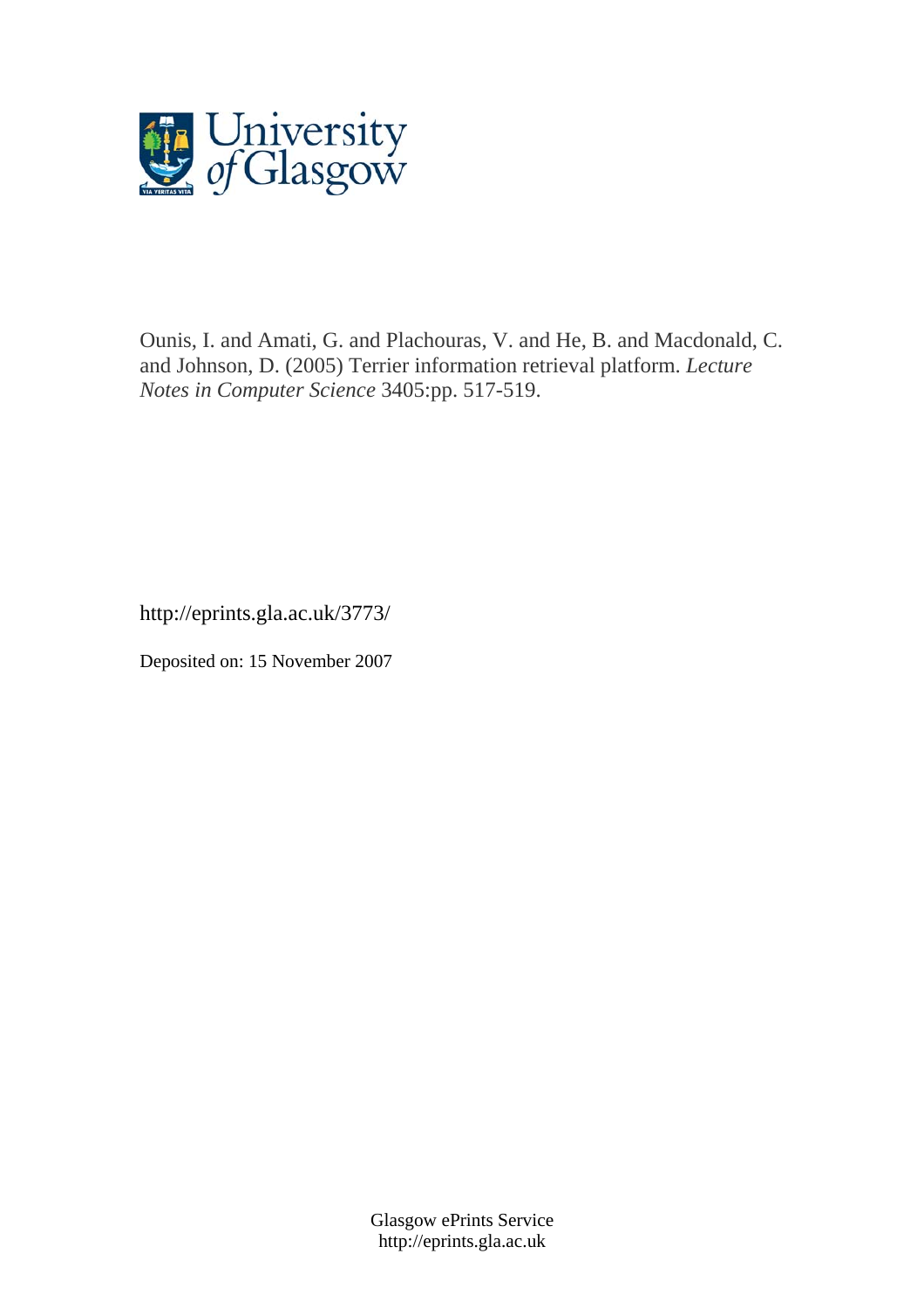## **Terrier Information Retrieval Platform**

Iadh Ounis, Gianni Amati<sup>\*</sup>, Vassilis Plachouras, Ben He, Craig Macdonald, and Douglas Johnson

University of Glasgow, Glasgow G12 8QQ, UK {ounis, gianni, vassilis, ben, craigm, johnsoda}@dcs.gla.ac.uk

**Abstract.** Terrier is a modular platform for the rapid development of large-scale Information Retrieval (IR) applications. It can index various document collections, including TREC and Web collections. Terrier also offers a range of document weighting and query expansion models, based on the Divergence From Randomness framework. It has been successfully used for ad-hoc retrieval, cross-language retrieval, Web IR and intranet search, in a centralised or distributed setting.

## **1 Introduction**

Experience has shown that the evaluation and cross-comparison of IR models and methods is best done on a common development platform. Hence, our aim for building the Terrier (Terabyte Retriever) IR platform was to provide a publicly available test-bed for the rapid development of IR applications.

Terrier offers a variety of IR models, based on the Divergence From Randomness  $(DFR)$  framework<sup>1</sup>. The DFR framework, which can be seen as a generalisation of Harter's 2-Poisson indexing model, is based on a simple idea: the more the divergence of the within-document term-frequency of a term  $t$  from its distribution within the collection, the more the amount of information carried by t in the document. In addition to more than 50 parameter-free DFR models, Terrier offers other IR models, such as tf-idf, BM25 and language modelling.

## **2 Overview of Terrier**

The Terrier platform has been designed to efficiently scale up with the size of document collections, operating in either a centralised or a distributed setting. Its main data structures are the direct index, the document index, the inverted index and the lexicon. The direct index stores the identifiers of terms that appear in each document and the corresponding frequencies. It is used for automatic query expansion, but can also be used for user profiling activities. The document index stores information about the document length and identifier, and a

Gianni Amati is also affiliated to Fondazione Ugo Bordoni, Italy (gba@fub.it).

<sup>&</sup>lt;sup>1</sup> More details can be found at http://ir.dcs.gla.ac.uk/terrier/description.html.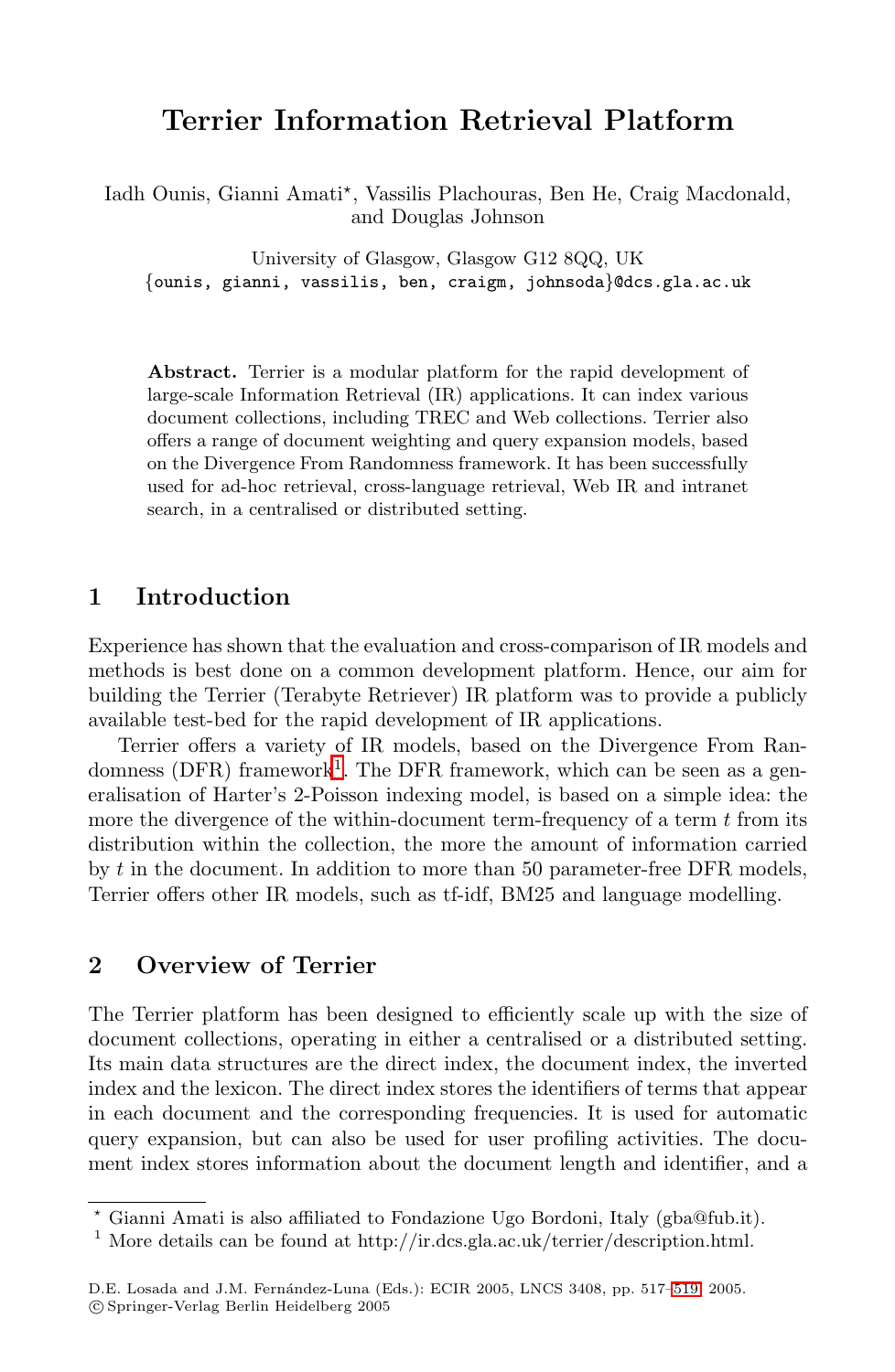

**Fig. 1.** Indexing process with Terrier

pointer to the corresponding entry in the direct index. The inverted index stores the posting lists, while the lexicon stores the collection vocabulary and the corresponding document and term frequencies. An additional data structure stores the collection statistics that are used for document ranking. While indexing, we compress the direct and inverted indices, using gamma and unary encodings.

In Figure 1, we outline the indexing process for a document collection. The double-framed boxes correspond to application-dependent modules. Each document in the collection is tokenised and parsed. Depending on the application, we remove stopwords and apply stemming. In this way, we build the direct and document indices. We also build in-memory temporary lexicons for parts of the collection, in order to reduce the required memory during indexing. These lexicons will be merged later, in order to form the lexicon of the whole collection. Next, the inverted index is built from the existing direct index, document index and lexicon. Finally, we collect statistics about the document collection and update the lexicon with information from the inverted file.

The retrieval process is outlined in Figure [2.](#page-3-0) A query is processed by removing stopwords and applying stemming, according to the application requirements. For a given query, Terrier is able to automatically select the optimal document weighting model and/or the appropriate retrieval approaches (e.g. query expansion, anchor text, or link analysis), using among other features, state-of-the-art query performance pre-retrieval predictors. If query expansion (QE) is applied, an appropriate term weighting model is selected and the most informative terms from the top ranked documents are added to the query. Furthermore, Terrier allows to easily fit the retrieval output to the application requirements (e.g. TREC or XML formats), and provides standard evaluation techniques.

Terrier provides a variety of features for indexing and retrieval. First, it uses state-of-the-art compression techniques for data structures. In a distributed setting, a full-text index of the TREC Terabyte track .GOV2 collection (the size of .GOV2 is 426GB) corresponds to only 4.1% of the total collection size (left part of Table [1\)](#page-3-0). It can also use additional features, such as a retrieval approach